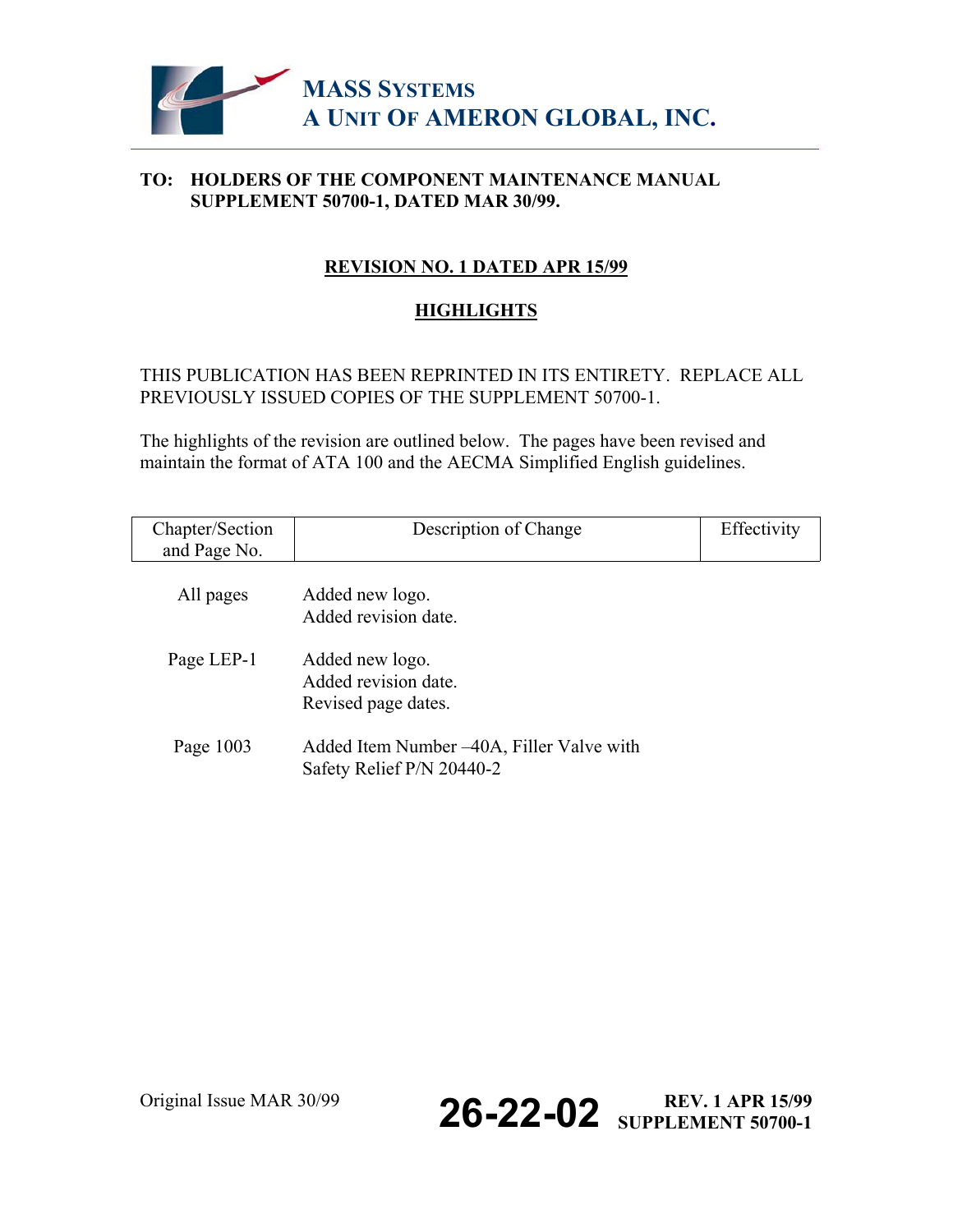

A Unit Of AMERON GLOBAL, INC.

### **FIRE EXTINGUISHER, SINGLE OUTLET**

### **86-CUBIC INCH (1,41 LITER)**

### **P/N 50700-1**

### **SUPPLEMENT TO**

### **COMPONENT MAINTENANCE MANUAL 26-22-02**

# **TECHNICAL PROPERTIES AND**

# **ILLUSTRATED PARTS LIST**

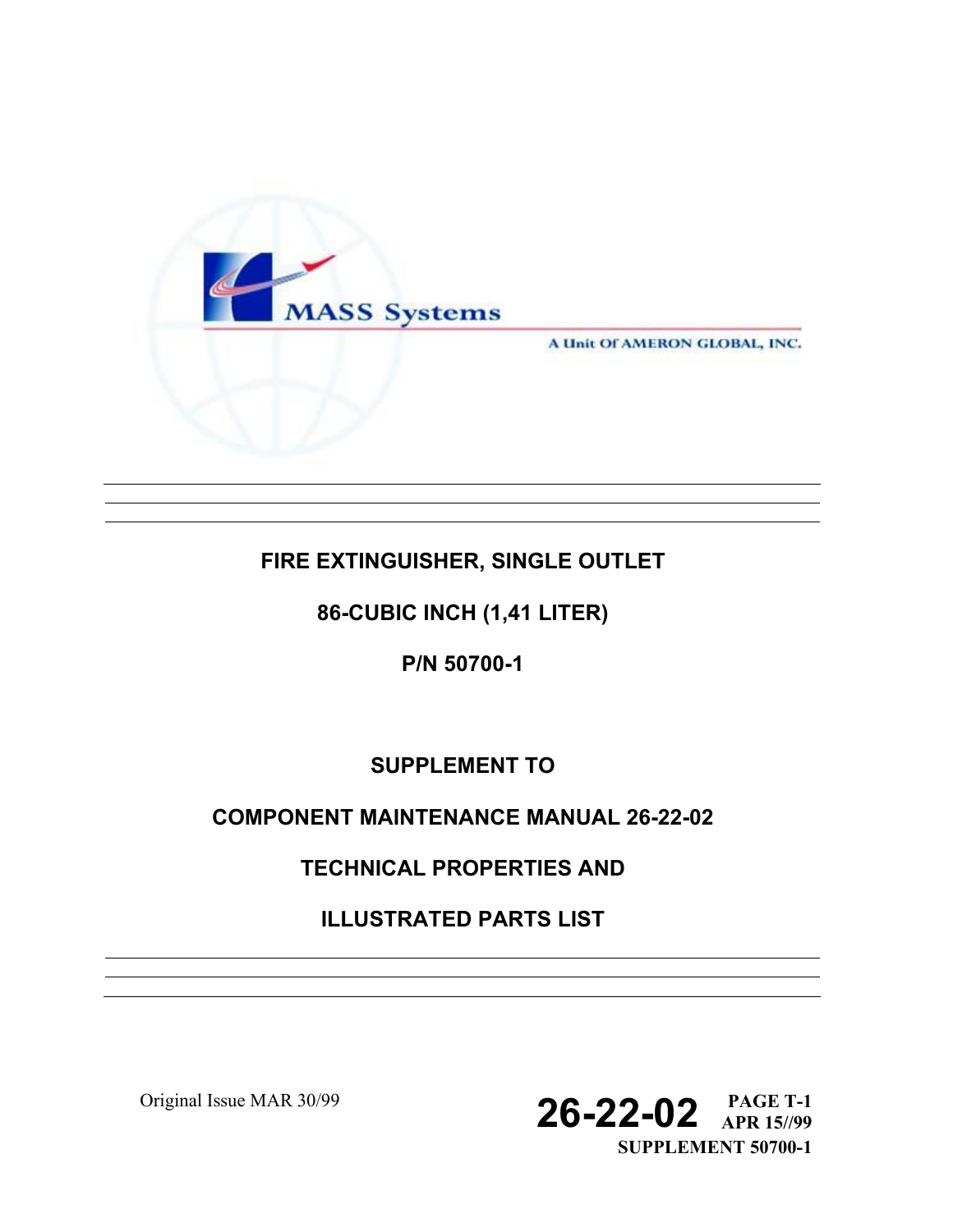

**50700-1**

#### **CONFIDENTIALITY NOTICE**

This document contains confidential and proprietary information, which is the property of MASS Systems, Inc. and shall not be copied or reproduced, in whole or in part, or the contents divulged or used for manufacture, without the specific written permission of MASS Systems, Inc. Recipient, by acceptance, use, or retention of this document, acknowledges and agrees to the foregoing and covenants to maintain the contents in confidence.

#### **TECHNICAL DATA EXPORT NOTICE**

This data is exported to the requirements of the United States Government Export Administration Act of 1969, as amended, and promulgated by the export administration regulations as issued by the U. S. Department of Commerce. The data may not be reproduced and shall not, without the written permission of MASS Systems, Inc., be used for purposes of manufacture, or shall it be disclosed, re-exported, nor transmitted directly or indirectly from the importing country to any person, government, governmental entity or institution of another foreign government. It is understood and agreed that the use of this data shall be limited to the following purposes: (i) use by Support Service Contractors (except for manufacture), (ii) emergency repair or overhaul work, (iii) receiving inspection of hardware, (iv) evaluation of a bid or proposal. By acknowledgement of receipt of data containing this legend, importer agrees to comply thereto.

# **PMA PARTS NOTICE**

MASS Systems, Inc. will provide full warranty on all fire extinguishers provided the component parts used in the repair and overhaul process have formal after market FAA-PMA authority for use on the fire extinguisher application.

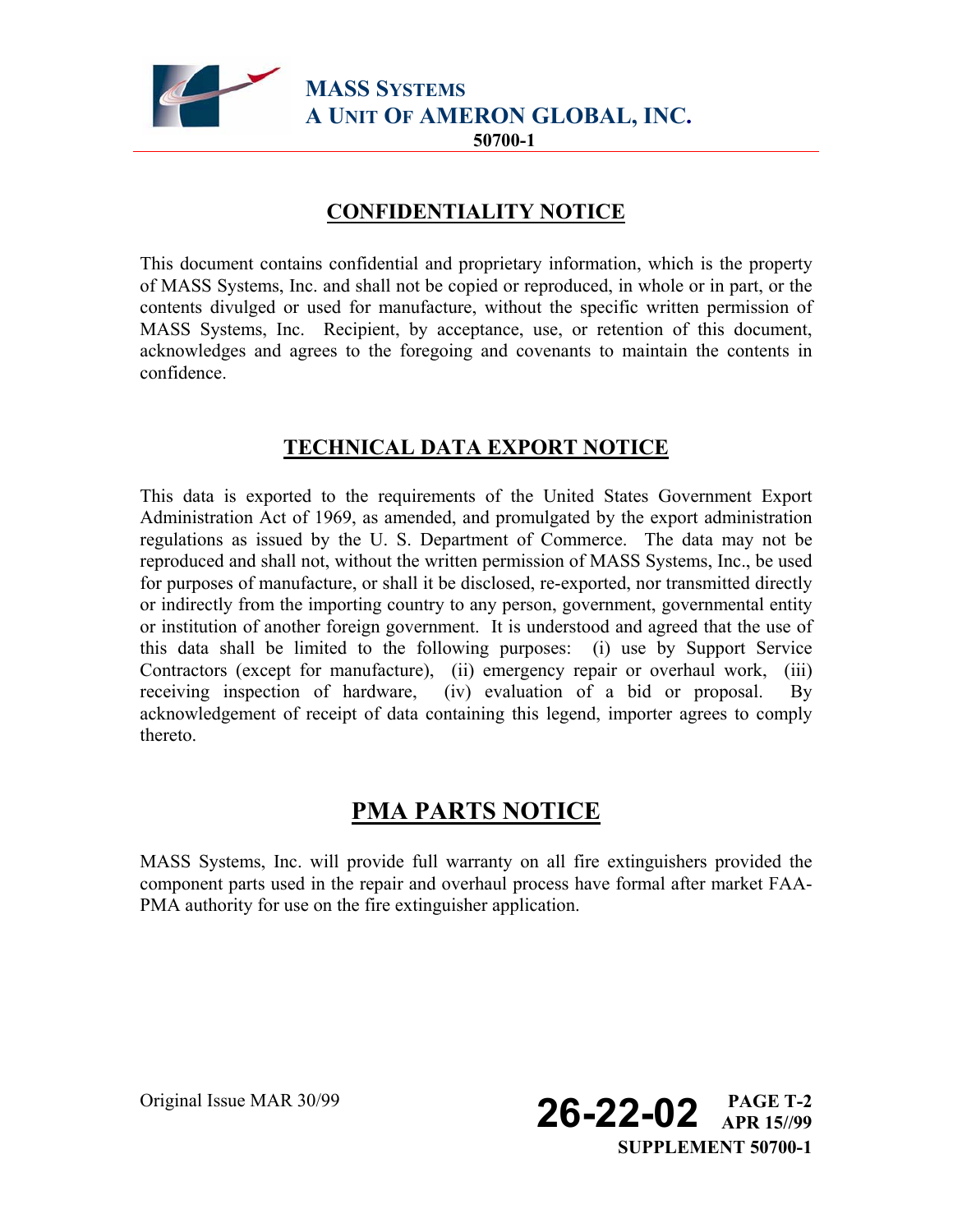

### **RECORD OF REVISIONS**

| REV.<br>NO.<br><b>FILED</b><br><b>DATE</b><br>$\overline{1}$<br><b>APR</b><br>15//99 |
|--------------------------------------------------------------------------------------|
|                                                                                      |
|                                                                                      |
|                                                                                      |
|                                                                                      |
|                                                                                      |
|                                                                                      |
|                                                                                      |
|                                                                                      |
|                                                                                      |
|                                                                                      |
|                                                                                      |
|                                                                                      |
|                                                                                      |
|                                                                                      |
|                                                                                      |
|                                                                                      |
|                                                                                      |
|                                                                                      |
|                                                                                      |
|                                                                                      |
|                                                                                      |
|                                                                                      |
|                                                                                      |
|                                                                                      |
|                                                                                      |
|                                                                                      |
|                                                                                      |
|                                                                                      |
|                                                                                      |

| $\overline{BY}$ | REV.<br>NO. | $\operatorname{ISSUE}$ | <b>DATE</b>  | ${\rm BY}$ |
|-----------------|-------------|------------------------|--------------|------------|
|                 |             | <b>DATE</b>            | <b>FILED</b> |            |
|                 |             |                        |              |            |
|                 |             |                        |              |            |
|                 |             |                        |              |            |
|                 |             |                        |              |            |
|                 |             |                        |              |            |
|                 |             |                        |              |            |
|                 |             |                        |              |            |
|                 |             |                        |              |            |
|                 |             |                        |              |            |
|                 |             |                        |              |            |
|                 |             |                        |              |            |
|                 |             |                        |              |            |
|                 |             |                        |              |            |
|                 |             |                        |              |            |
|                 |             |                        |              |            |
|                 |             |                        |              |            |
|                 |             |                        |              |            |
|                 |             |                        |              |            |
|                 |             |                        |              |            |
|                 |             |                        |              |            |

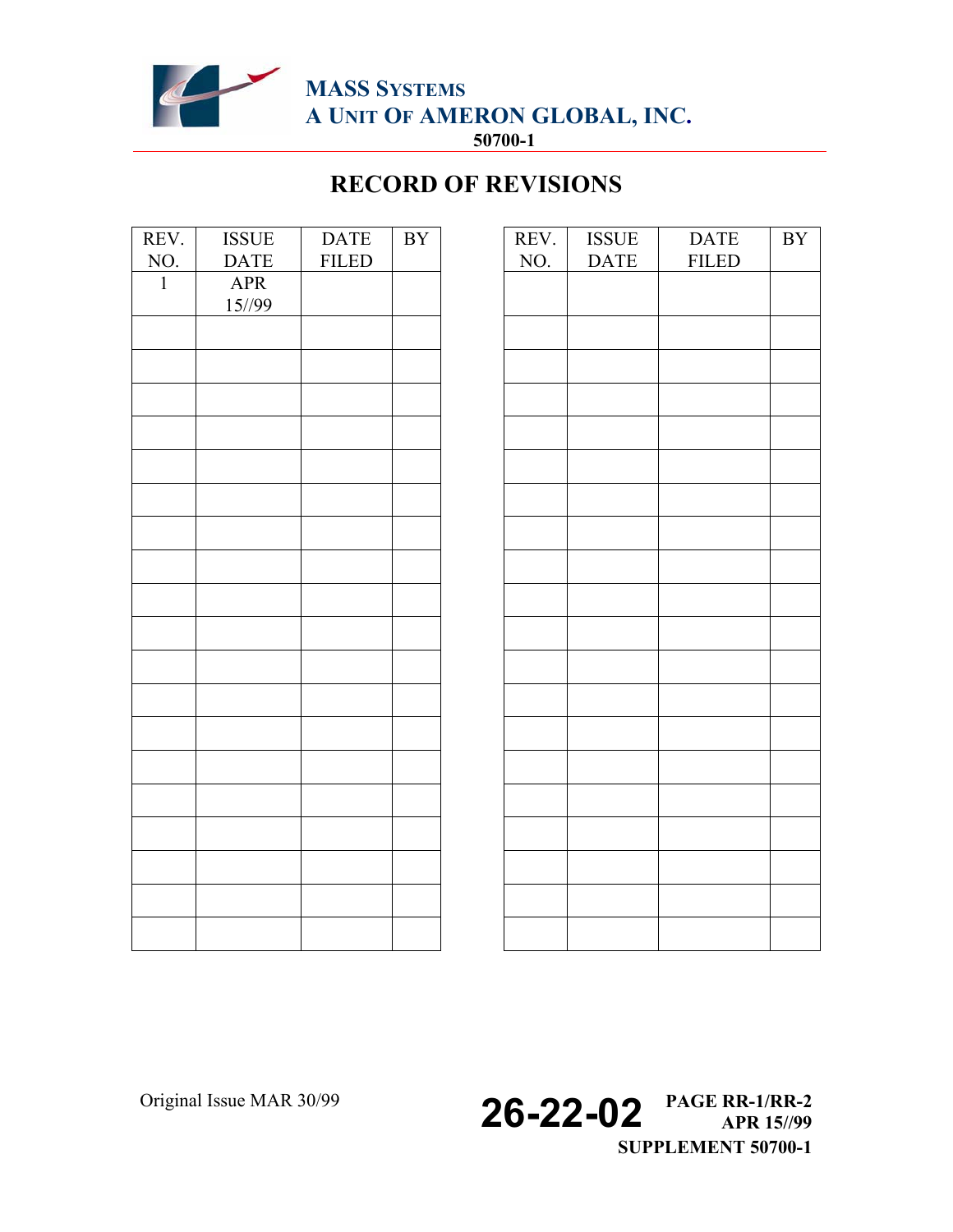

# **RECORD OF TEMPORARY REVISIONS**

| REV. NO. | $\overline{\mathsf{PAGE}}$ | <b>ISSUE</b>    | BY | <b>DATE</b>    | $\rm BY$ |
|----------|----------------------------|-----------------|----|----------------|----------|
|          | <b>NUMBER</b>              | $\mathbf{DATE}$ |    | <b>REMOVED</b> |          |
|          |                            |                 |    |                |          |
|          |                            |                 |    |                |          |
|          |                            |                 |    |                |          |
|          |                            |                 |    |                |          |
|          |                            |                 |    |                |          |
|          |                            |                 |    |                |          |
|          |                            |                 |    |                |          |
|          |                            |                 |    |                |          |
|          |                            |                 |    |                |          |
|          |                            |                 |    |                |          |
|          |                            |                 |    |                |          |
|          |                            |                 |    |                |          |
|          |                            |                 |    |                |          |
|          |                            |                 |    |                |          |
|          |                            |                 |    |                |          |
|          |                            |                 |    |                |          |
|          |                            |                 |    |                |          |
|          |                            |                 |    |                |          |
|          |                            |                 |    |                |          |
|          |                            |                 |    |                |          |
|          |                            |                 |    |                |          |
|          |                            |                 |    |                |          |
|          |                            |                 |    |                |          |
|          |                            |                 |    |                |          |
|          |                            |                 |    |                |          |
|          |                            |                 |    |                |          |
|          |                            |                 |    |                |          |
|          |                            |                 |    |                |          |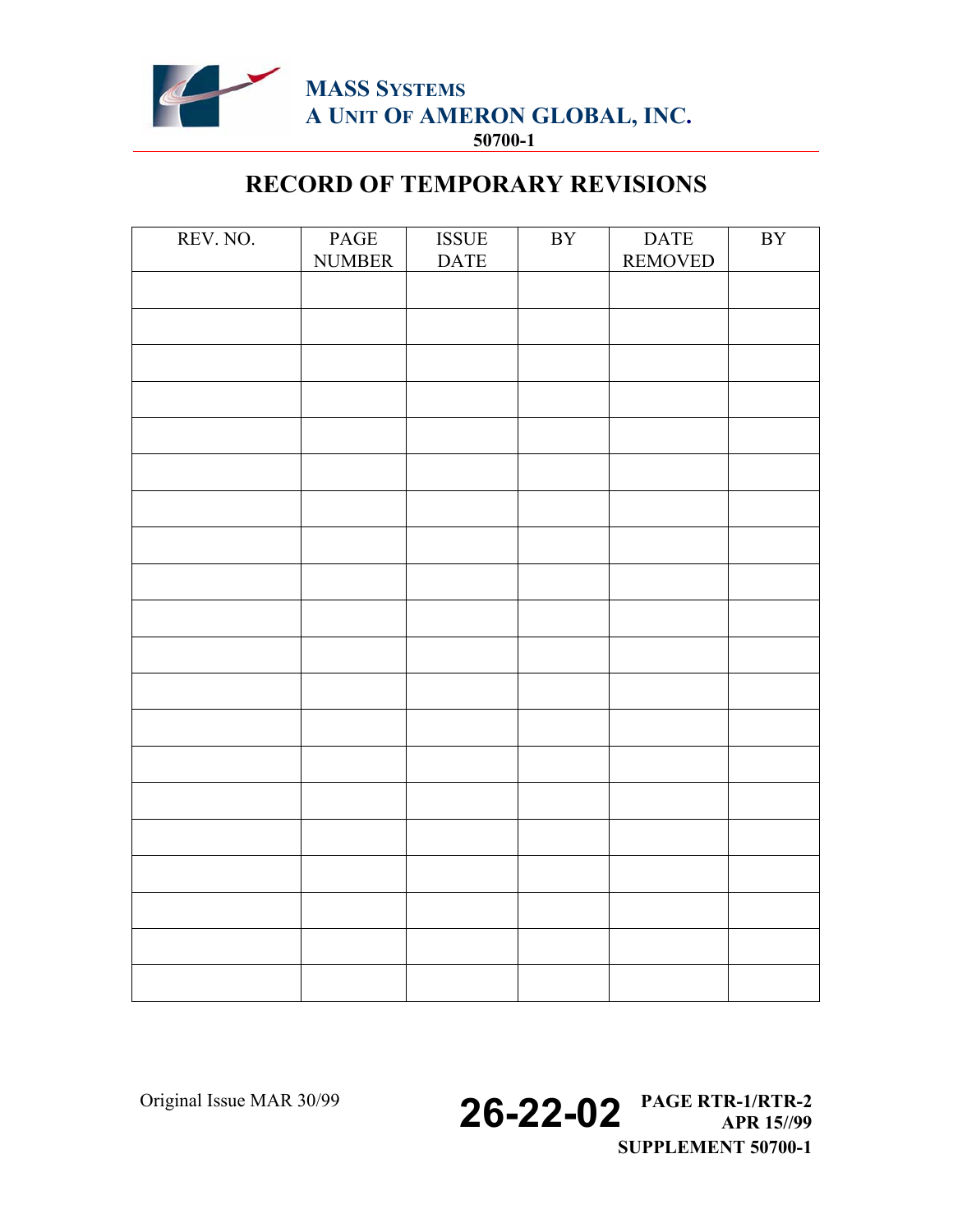

**50700-1**

# **SERVICE BULLETIN LIST**

| <b>SERVICE BULLETIN</b>          | <b>ISSUE DATE</b> | DATE FILED | $\rm BY$ |
|----------------------------------|-------------------|------------|----------|
| Service Information Letter 26-04 | Mar 30/99         | Apr 15/99  |          |
|                                  |                   |            |          |
|                                  |                   |            |          |
|                                  |                   |            |          |
|                                  |                   |            |          |
|                                  |                   |            |          |
|                                  |                   |            |          |
|                                  |                   |            |          |
|                                  |                   |            |          |
|                                  |                   |            |          |
|                                  |                   |            |          |
|                                  |                   |            |          |
|                                  |                   |            |          |
|                                  |                   |            |          |
|                                  |                   |            |          |
|                                  |                   |            |          |
|                                  |                   |            |          |
|                                  |                   |            |          |
|                                  |                   |            |          |
|                                  |                   |            |          |
|                                  |                   |            |          |
|                                  |                   |            |          |
|                                  |                   |            |          |
|                                  |                   |            |          |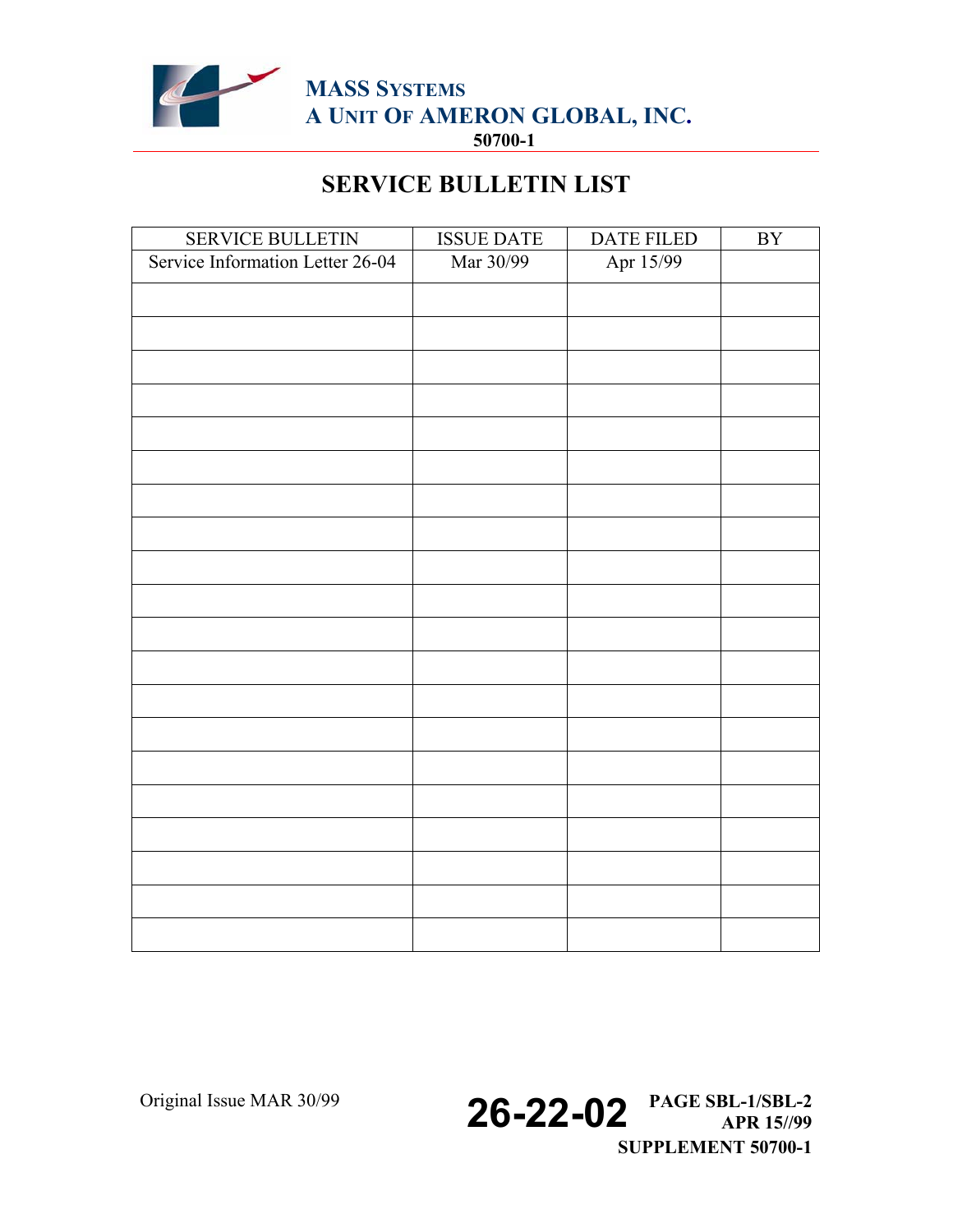

**A UNIT OF AMERON GLOBAL, INC.**

**50700-1**

# **LIST OF EFFECTIVE PAGES**

| <u>Subject</u>                                              | Page                         | <u>Date</u>                                         |
|-------------------------------------------------------------|------------------------------|-----------------------------------------------------|
| <b>Title Page</b><br><b>Notices</b>                         | $T-1$<br>$T-2$               | Apr 15/99<br>Apr 15/99                              |
| <b>Record of Revisions</b>                                  | <b>RR-1</b><br>$RR-2$        | Apr 15/99<br><b>Blank</b>                           |
| <b>Record of Temporary</b><br><b>Revisions</b>              | RTR-1<br>$RTR-2$             | Apr 15/99<br><b>Blank</b>                           |
| <b>Service Bulletin List</b>                                | SBL-1<br>$SBL-2$             | Apr 15/99<br><b>Blank</b>                           |
| <b>List of Effective Pages</b>                              | LEP-1<br>LEP-2               | Apr 15/99<br><b>Blank</b>                           |
| <b>Description and</b><br>Operation                         | 1<br>$\mathbf{2}$            | Apr 15/99<br>Apr 15/99                              |
| <b>Special Tools,</b><br><b>Fixtures</b> , and<br>Equipment | 901<br>902                   | Apr 15/99<br><b>Blank</b>                           |
| <b>Illustrated Parts List</b>                               | 1001<br>1002<br>1003<br>1004 | Apr 15/99<br>Apr 15/99<br>Apr 15/99<br><b>Blank</b> |

Original Issue MAR 30/99 **26-22-02 PAGE LEP-1/LEP-2 APR 15//99 SUPPLEMENT 50700-1**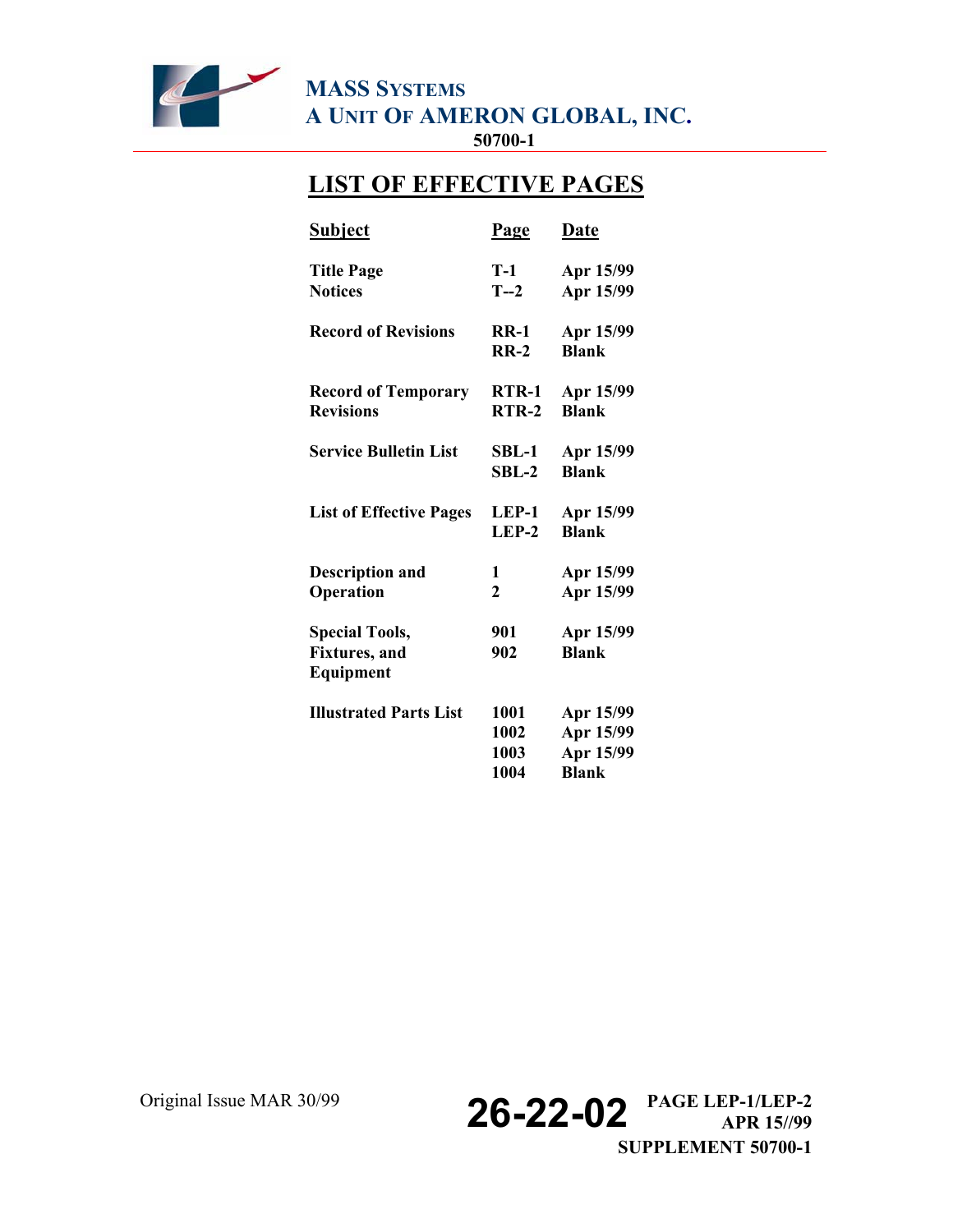

**50700-1**

# **TECHNICAL PROPERTIES**

**Table 1** 

| <b>PROPERTY</b>                              | <b>SPECIFICATION</b>                    |  |
|----------------------------------------------|-----------------------------------------|--|
| Description                                  |                                         |  |
| Part Number                                  | 50700-1                                 |  |
| Nomenclature                                 | Fire Extinguisher, Single Outlet        |  |
| Complies With                                | MIL-C-22284 and DOT-E-10440-1250        |  |
|                                              |                                         |  |
| <b>Functional Properties</b>                 |                                         |  |
| <b>Internal Volume</b>                       | 86-cubic inches (1,41 liters)           |  |
| <b>Extinguishing Agent</b>                   | <b>HFC 125</b>                          |  |
| <b>Pressuring Gas</b>                        | Nitrogen $(N_2)$                        |  |
| Pressure Data At $70^{\circ}$ F (21°C)       |                                         |  |
| <b>Charge Pressure</b>                       | 600- to 625-psig (4137 to 4309 kPag)    |  |
| Hydrostatic Test Pressure *                  | 2500-psig (17238 kPag)                  |  |
| <b>Burst Pressure</b>                        | 3750-psig (25856 kPag) minimum          |  |
|                                              |                                         |  |
| <b>Ambient Temperature Range</b>             | -65°F to +200°F (-54°C to +93°C)        |  |
|                                              |                                         |  |
| Weight Data                                  |                                         |  |
| Empty Fire Extinguisher **                   | 2.70-pounds $(1,22 \text{ kg})$ maximum |  |
| Extinguishing Agent (full charge)            | 2.85- to 2.95-pounds (1,29 to 1,34 kg)  |  |
| Nitrogen Charge                              | 0.08-pound $(0,04 \text{ kg})$          |  |
| Charged Fire Extinguisher **                 | 5.73-pounds $(2,60 \text{ kg})$ maximum |  |
| Weight Check Interval                        | Once a year is recommended              |  |
| Allowable weight deviation - actual weight   | Minus $0.10$ -pound $(0.05 \text{ kg})$ |  |
| versus weight marked on identification plate |                                         |  |
|                                              |                                         |  |

\* The fire extinguisher can remain charged for 14-years, then it must be discharged and hydrostatic test performed. If the fire extinguisher is discharged or leaks down and 5-years have elapsed, hydrostatic test must be performed. If 5-years have not elapsed, hydrostatic test may be waived.

\*\* Weight check includes the cartridge (Item 5) and the outlet valve (Item 20).

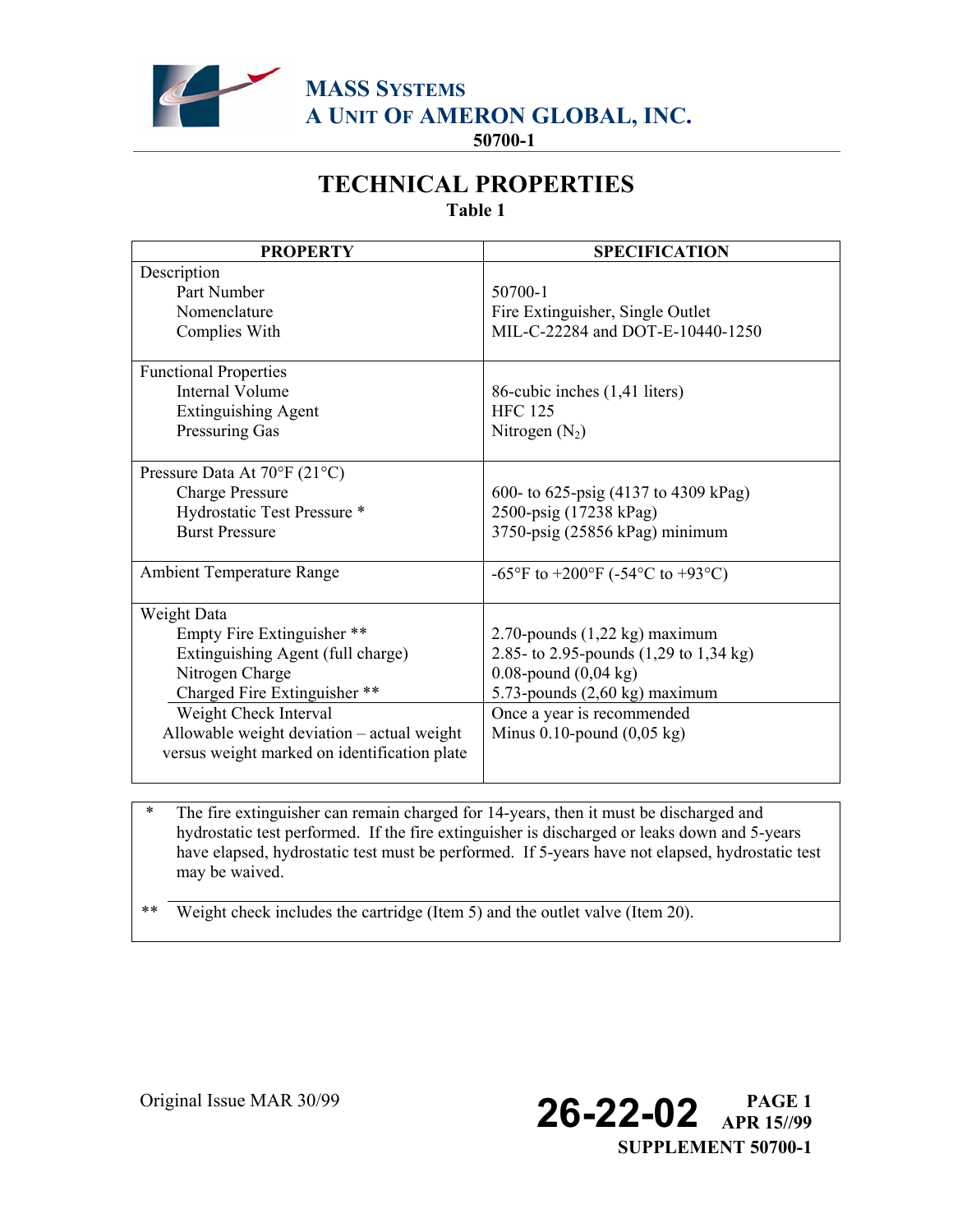

**50700-1**

| <b>PROPERTY</b>                            | <b>SPECIFICATION</b>                                                    |  |
|--------------------------------------------|-------------------------------------------------------------------------|--|
| Cartridge Data                             |                                                                         |  |
| Voltage                                    | 16- to 30-VDC                                                           |  |
| Current Rating - All Fire                  | 3.5-amperes minimum                                                     |  |
| No Fire                                    | 1.0-ampere, 1.0-Watt maximum                                            |  |
| <b>Test Current</b>                        | 0.02-ampere maximum continuous                                          |  |
| <b>Bridgewire Resistance</b>               | 0.9- to 1.1-Ohm                                                         |  |
| <b>Actuation and Ground Terminal Size</b>  | 8-32 UNF                                                                |  |
| Maximum Life – Service and Storage         | 10-years                                                                |  |
| Classification                             | 1.4s, UN0454                                                            |  |
| Torque                                     | 90 to 100 inch-pounds (10,2 to 11,3 N·m)                                |  |
| Lockwire Size                              | $0.020$ -inch $(0,51$ mm)                                               |  |
| Pressure Switch Data                       |                                                                         |  |
| <b>Voltage Rating</b>                      | 30-VDC                                                                  |  |
| <b>Current Rating</b>                      | 0.5-ampere                                                              |  |
| <b>Actuates Open - Decreasing Pressure</b> | 250- to 50-psig (1724 to 345 kPag)                                      |  |
| <b>Electrical Connection</b>               | 2 pigtails, 12-inches (304,8 mm) long                                   |  |
| Pigtail Wire Code                          | $Black = Common / White = N.O.$                                         |  |
| Torque                                     | 150 to 170 inch-pounds (16,9 to 19,2 N·m)                               |  |
|                                            |                                                                         |  |
| Pressure Gauge Data                        |                                                                         |  |
| <b>Pressure Range</b>                      | 0- to 1500-psig, 100-psi increments                                     |  |
|                                            | $(0 to 10342 kPag, 689, 5 kPag increments)$                             |  |
| Accuracy at 600 psig                       | $\pm$ 20-psig ( $\pm$ 137,9 kPag)                                       |  |
| Accuracy Remainder of Scale                | $\pm$ 45-psig ( $\pm$ 310,3 kPag)                                       |  |
|                                            |                                                                         |  |
| <b>Outlet Disc Data</b>                    |                                                                         |  |
| ID Length                                  | 0.255- to 0.265-inch $(6,48 \text{ to } 6,73 \text{ mm})$               |  |
| <b>Flange Thickness</b>                    | 0.095- to 0.105-inch (2,41 to 2,67 mm)                                  |  |
| Weld                                       | Per MIL-W-8611A                                                         |  |
| Filler with Safety Relief Data             |                                                                         |  |
| Color Code                                 | Blue                                                                    |  |
| <b>Thread Size</b>                         | MS33656-4                                                               |  |
| Torque                                     | 110 to 130 inch-pounds $(12,4 \text{ to } 14,7 \text{ N}\cdot\text{m})$ |  |
| Lockwire Size                              | $0.032$ -inch $(0.81$ mm)                                               |  |
|                                            |                                                                         |  |
| Outlet Valve Data                          |                                                                         |  |
| <b>Thread Size</b>                         | MS33656G12                                                              |  |
| Torque                                     | 25 to 30 foot-pounds (33,9 to 40,7 N·m)                                 |  |
| Lockwire Size                              | $0.020$ -inch $(0,51$ mm)                                               |  |

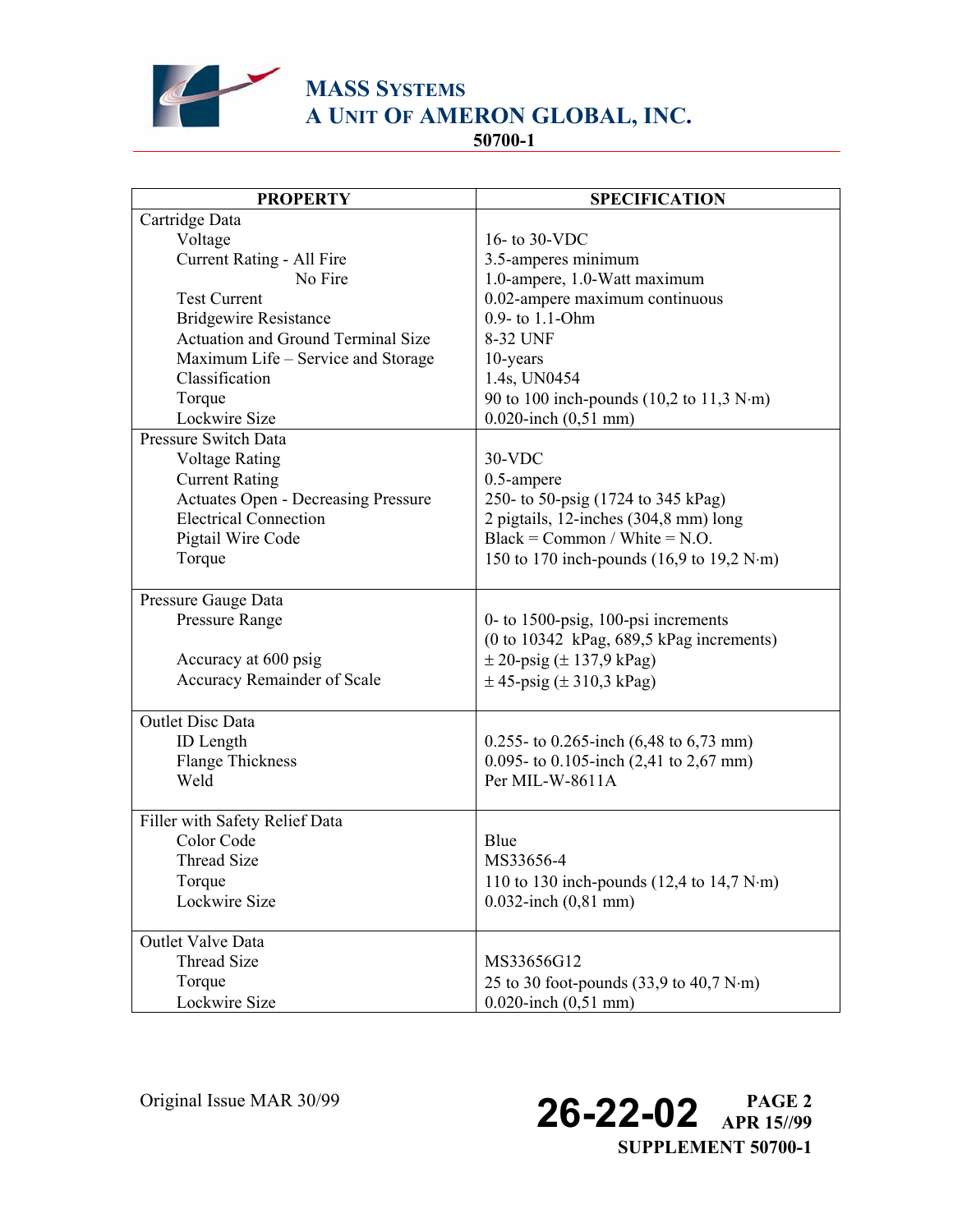

# **SPECIAL TOOLS, FIXTURES, AND EQUIPMENT**

Special tools, fixtures, and test equipment required for maintenance of the fire extinguishers are listed in Table 901. Equivalent items may be substituted.

| <b>NOMENCLATURE</b>                   | <b>PART OR</b><br><b>SPECIFICATION</b><br><b>NUMBER</b> | <b>SOURCE (CAGE)</b> |
|---------------------------------------|---------------------------------------------------------|----------------------|
| Cap, Hydrostatic Test, Discharge Boss | 91021-1                                                 | MASS Systems (0FRR4) |
| Cradle                                | 91033-86                                                | MASS Systems (0FRR4) |
| Outlet Safety Cap <sup>*</sup>        | 27319-1                                                 | MASS Systems (0FRR4) |
| Resurfacing Tool, Discharge Boss      | 91044-1                                                 | MASS Systems (0FRR4) |
| Safety Chamber, Cartridge             | 91035-2                                                 | MASS Systems (0FRR4) |
| <b>Welding Fixture</b>                | 91100-1                                                 | MASS Systems (0FRR4) |

#### **Special Tools, Fixtures, and Equipment Table 901**

# **\*AN OUTLET SAFETY CAP MUST BE INSTALLED IN PLACE OF THE DISCHARGE OUTLET WHEN THE FIRE EXTINGUISHER IS BEING SHIPPED**

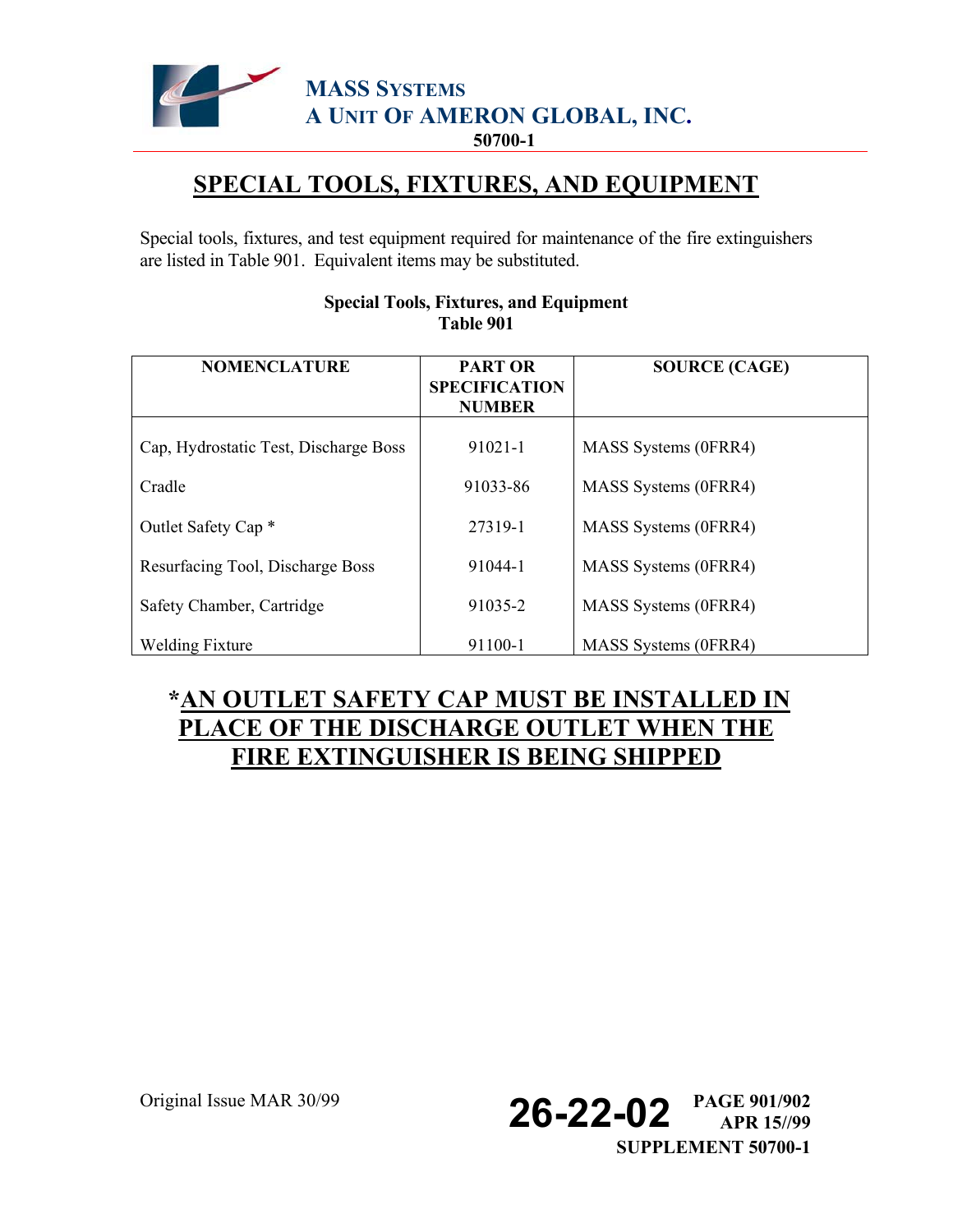

# **THIS PAGE INTENTIONALLY LEFT BLANK**

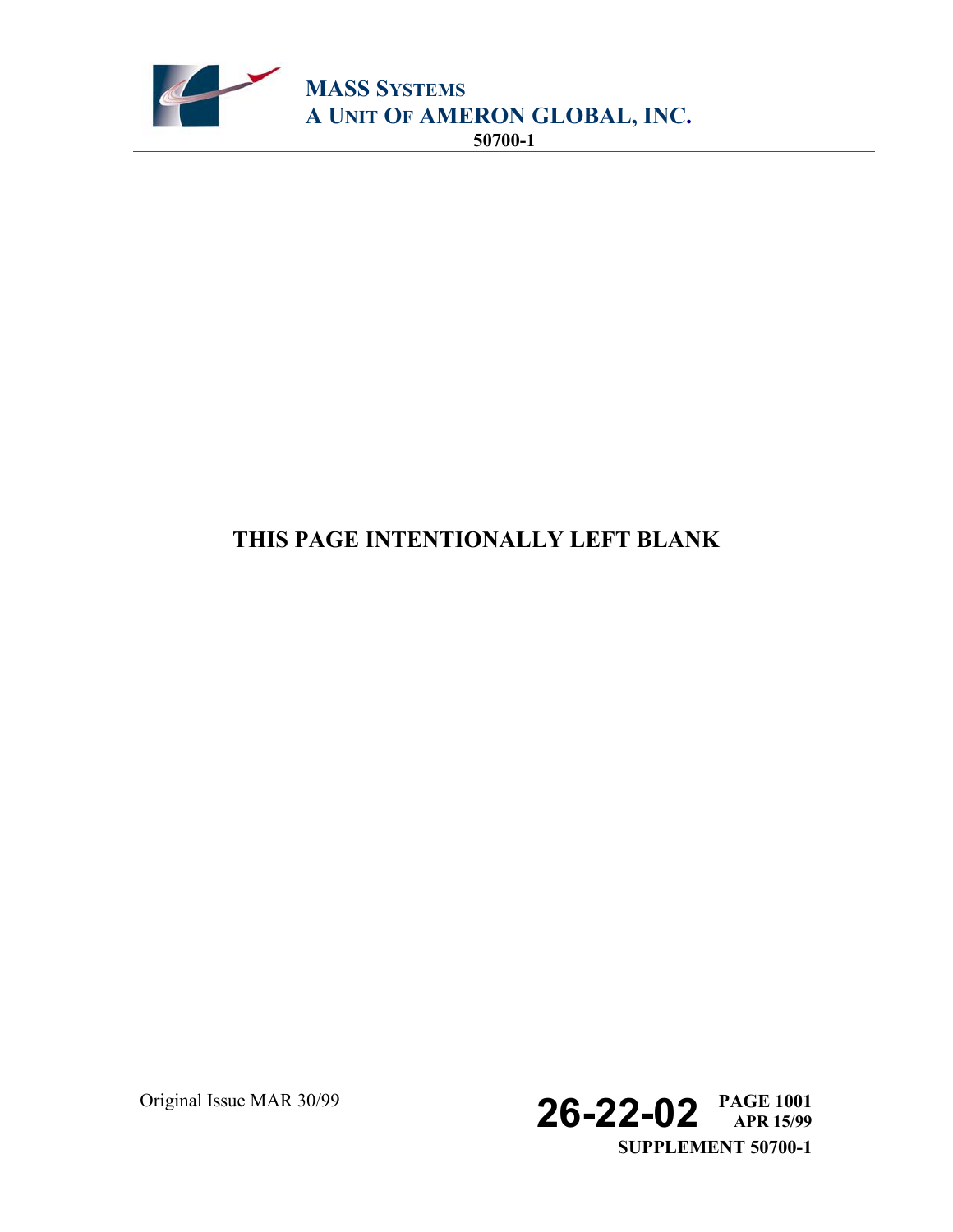





**PL FIGURE 1. FIRE EXTINGUISHER EXPLODED VIEW**